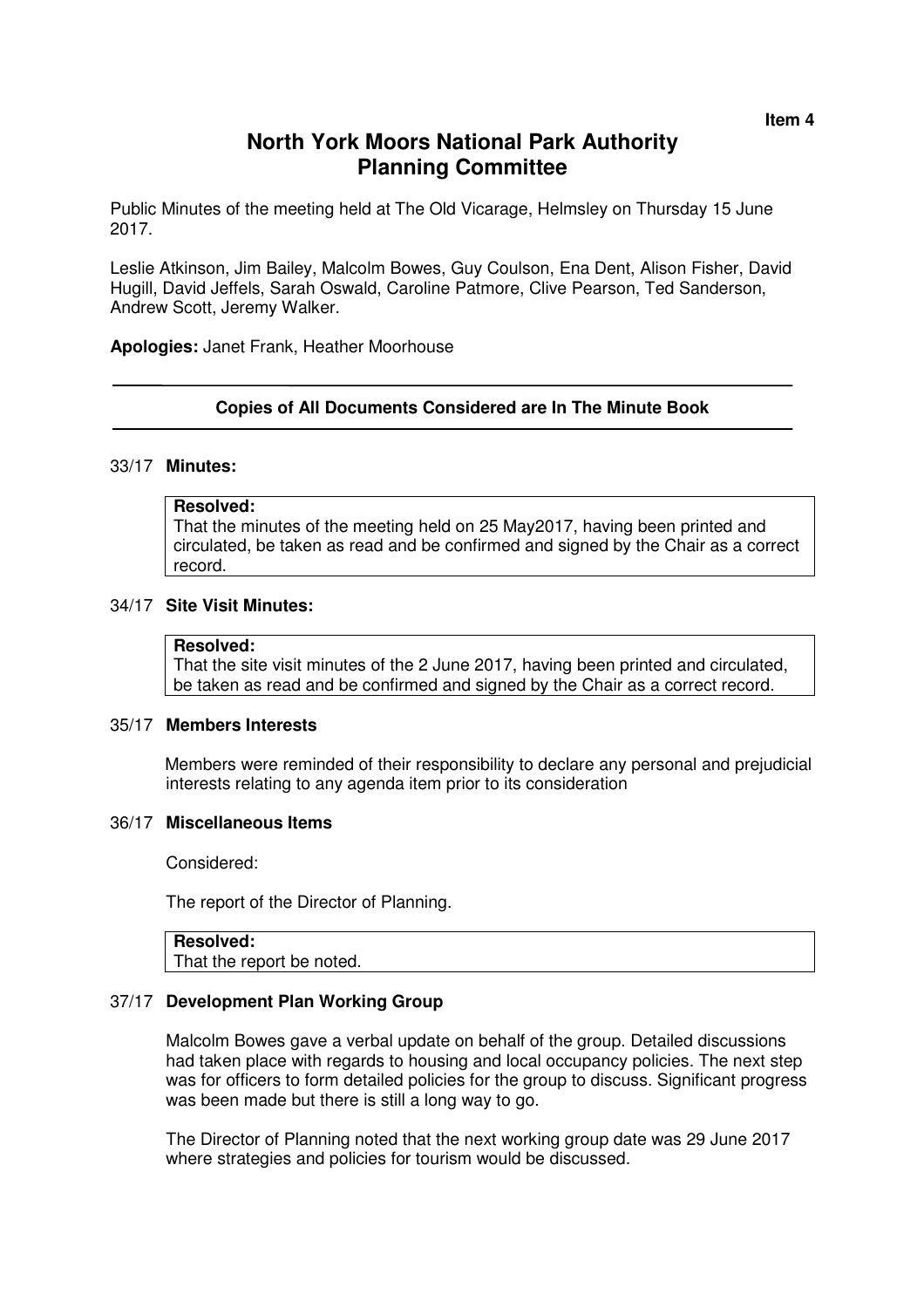# **38/17 Applications for Planning Permission**

 The following members of the public addressed the meeting regarding the Plans List Items indicated:

 Plans List Item 1 – Mr Eddon spoke in favour of the application Plans List Item 1 – Mr Pearson spoke on behalf of the Parish Meeting Plans List Item 2 – Mr Cameron spoke against the application Plans List Item 3 – Mr Tones spoke in favour of the application Plans List Item 5 – Mr Hartley spoke in favour of the application Plans List Item 6 – Mr Hartley spoke in favour of the application Plans List Item 7 – Mr Hartley spoke in favour of the application

## Considered:

The report listing applications and the Director of Planning's recommendations thereon. Members also considered further information circulated on the Members' Update Sheet at the meeting including; updated recommendations from the Director of Planning and comments received after the agenda was printed from: consultees, objectors and supporters.

#### Resolved:

- (a) That with regard to all applications listed in the report and subject to:
	- (i) the amendments specified below; and
	- (ii) the imposition of conditions in accordance with the relevant provisions of Sections 91-94 of the Town and Country Planning Act 1990, except in those instances where an alternative condition is contained in the Director of Planning's recommendation or in an amendment referred to in (i) above;

 decisions be given in accordance with the Director of Planning's recommendations:

| <b>List</b> | <b>Plan No and Description of Proposal</b>                                                                                                                                                                                                                                                                                                                                         |
|-------------|------------------------------------------------------------------------------------------------------------------------------------------------------------------------------------------------------------------------------------------------------------------------------------------------------------------------------------------------------------------------------------|
|             |                                                                                                                                                                                                                                                                                                                                                                                    |
| No          |                                                                                                                                                                                                                                                                                                                                                                                    |
| 1.          | NYM/2017/0009/OU – Outline application for construction of 1 no. agricultural<br>workers dwelling and 3 no. agricultural buildings (all matters reserved) at land off<br>Braygate Lane, Levisham, for S & H M Eddon, fao: Mr Stephen Eddon, Lilac<br>Farm, Main Street, Levisham, Pickering, YO18 7NL.                                                                             |
|             | <b>Decision</b>                                                                                                                                                                                                                                                                                                                                                                    |
|             | Approved contrary to the Officer recommendation as Members considered that a<br>robust economical appraisal had been submitted, the importance of traditional run<br>family farm with the Park, cultural heritage and hefted flock needed to be taken<br>into consideration. Members also acknowledged the potential landscape hard but<br>felt this would be mitigated by design. |
| 2.          | NYM/20107/0219/FL - Remodelling of and extension of village store at Botton                                                                                                                                                                                                                                                                                                        |
|             | Village Store, Botton, for Camphill Village Trust, fao: Mr Wayne Mason, Botton                                                                                                                                                                                                                                                                                                     |
|             | Village, Danby, YO21 2NJ.                                                                                                                                                                                                                                                                                                                                                          |
|             | <b>Decision</b>                                                                                                                                                                                                                                                                                                                                                                    |
|             |                                                                                                                                                                                                                                                                                                                                                                                    |
|             | Approved as recommended with the decision being delegated to The Director of                                                                                                                                                                                                                                                                                                       |
|             | Planning pending the conclusion of the ecological assessment.                                                                                                                                                                                                                                                                                                                      |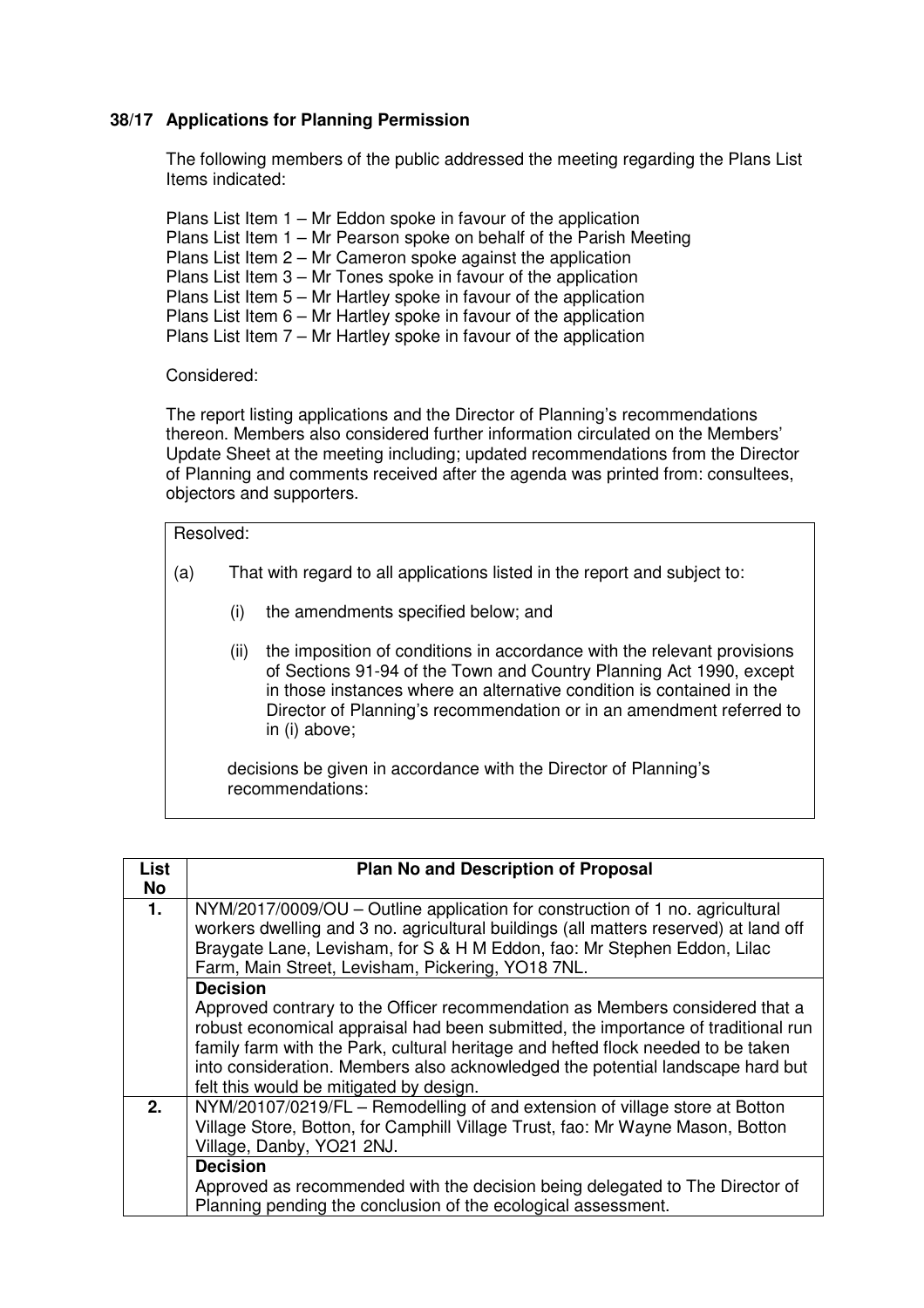| $\overline{3}$ . | NYM/2017/0294/FL - Erection of 1 no. detached local occupancy dwelling at land                                                                                   |
|------------------|------------------------------------------------------------------------------------------------------------------------------------------------------------------|
|                  | adjacent Tudor Cottage, Thimbleby for Mrs E Tones, 3 North End, Osmotherley,                                                                                     |
|                  | DL6 3BA.                                                                                                                                                         |
|                  | <b>Decision</b>                                                                                                                                                  |
|                  | Refused as recommended.                                                                                                                                          |
| 4.               | NYM/2017/0105/FL - Change of use of dwelling (Use Class C3) to Guest House<br>(Use Class C1) conversion of buildings to form 4 no. holiday cottages, bar, dining |
|                  | area and building to form reception, laundry and staff room, construction of                                                                                     |
|                  | extensions to and use of farm workers dwelling (Sunnygarth) as managers                                                                                          |
|                  | dwelling together with parking/access works (part retrospective) at St Hildas                                                                                    |
|                  | Farm, High Street, Hinderwell for Mr D Barker, St Hildas Farm, High Street,                                                                                      |
|                  | Hinderwell, TS13 5JX                                                                                                                                             |
|                  | <b>Decision</b>                                                                                                                                                  |
|                  | Approved as recommendation with the decision being delegated to The Director                                                                                     |
|                  | of Planning to negotiate a more acceptable parking layout where cars can leave                                                                                   |
|                  | the car park in a forward motion.                                                                                                                                |
| 5.               | NYM2017/0086/FL - Alterations to and change of use of agricultural building to                                                                                   |
|                  | form a piece of "External Sculpture" at building (Job's Well), north of Northdale                                                                                |
|                  | Farm, Rosedale East for David Ross Foundation, 10 St James' Place, London,                                                                                       |
|                  | SW1A 1ND.                                                                                                                                                        |
|                  | <b>Decision</b>                                                                                                                                                  |
|                  | Approved as recommended with an additional condition 10 and amendment to<br>condition:                                                                           |
|                  | 2. PLAN01 Strict Accordance with the Documentation Submitted or Minor                                                                                            |
|                  | Variations - Document No's specified.                                                                                                                            |
|                  | 10. MATS17 The roof of the development hereby permitted shall be clad in                                                                                         |
|                  | natural slate to match the roof of the existing building in terms of materials, colour                                                                           |
|                  | and course height and shall be maintained in that condition in perpetuity unless                                                                                 |
|                  | otherwise agreed in writing with the Local Planning Authority.                                                                                                   |
| 6.               | NYM/2017/0090/CU - Change of use of building to form a piece of "External                                                                                        |
|                  | Sculpture" (no alterations) at building south of Northdale Farm, Rosedale East for                                                                               |
|                  | David Ross Foundation, 10 St James' Place, London, SW1A 1 NP.                                                                                                    |
|                  | <b>Decision</b>                                                                                                                                                  |
|                  | Approved as recommended with an additional informative to be added as set out                                                                                    |
|                  | on the Members Update Sheet:<br>2. All bats and their roosts are fully protected under the Wildlife and Countryside                                              |
|                  | Act 1981 (as amended by the Countryside and Rights of Way Act 2000) and are                                                                                      |
|                  | further protected under Regulation 39(1) of the Conservation (Natural Habitats                                                                                   |
|                  | etc) Regulations 1994. Should any bats or evidence of bats be found prior to or                                                                                  |
|                  | during development, work must stop immediately and Natural England contacted                                                                                     |
|                  | on 0300 060 3900 for further advice. This is a legal requirement under the Wildlife                                                                              |
|                  | and Countryside Act 1981 (as amended) and applies to whoever carried out the                                                                                     |
|                  | work. All contractors on site should be made aware of this requirement and given                                                                                 |
|                  | information to contact Natural England or the Bat Conservation Trust national                                                                                    |
|                  | helpline on 0845 1300 228.                                                                                                                                       |